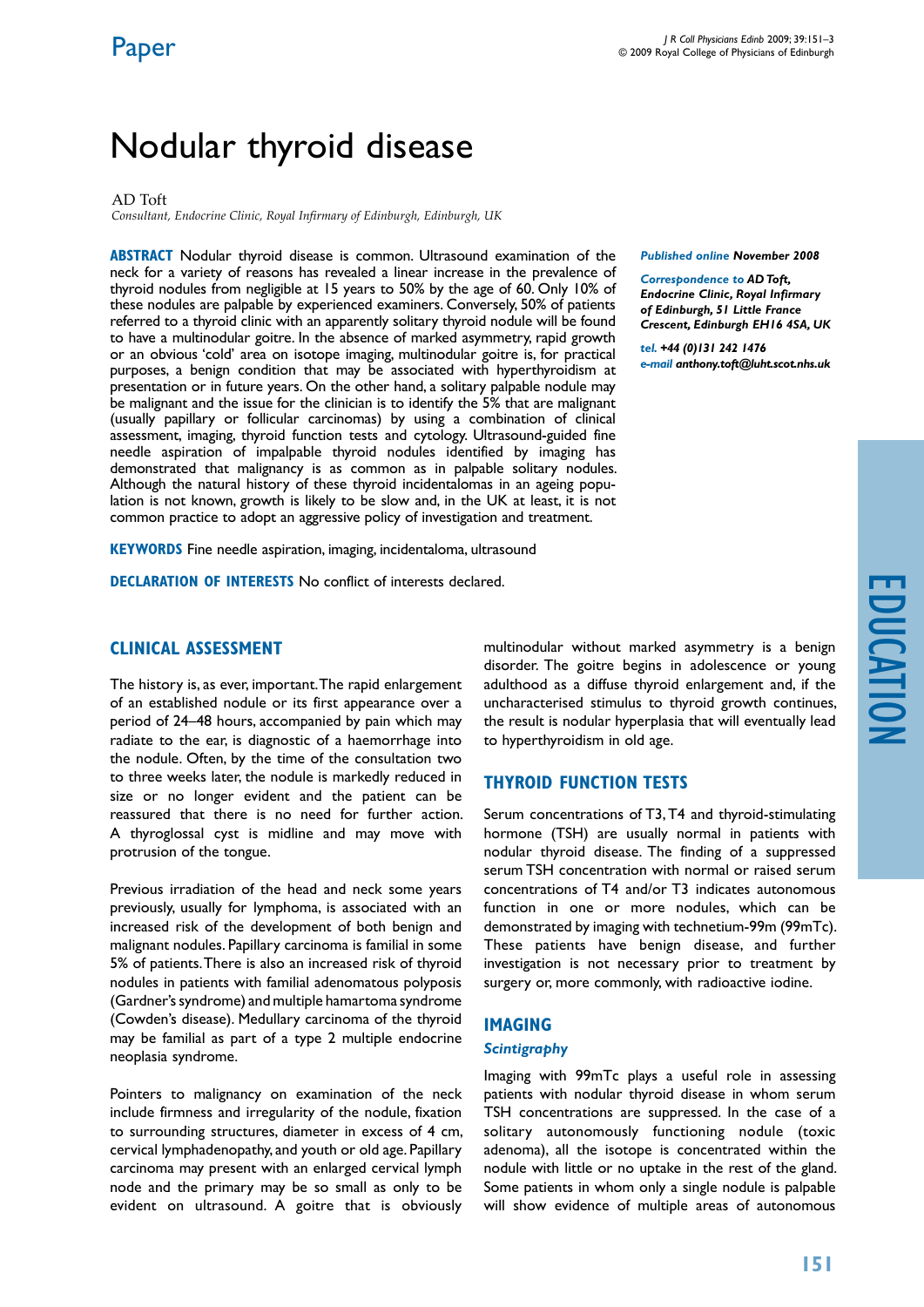| Cytological<br>diagnosis        | Benign (75%)                                                                                                                                           | Malignant (5%)                                                                                                                                                                                                                                                                                                                                                                 | Inconclusive (10%)                                                                                                                                                                                                                                                                                       | Repeatedly<br>unsatisfactory (10%)                                             |
|---------------------------------|--------------------------------------------------------------------------------------------------------------------------------------------------------|--------------------------------------------------------------------------------------------------------------------------------------------------------------------------------------------------------------------------------------------------------------------------------------------------------------------------------------------------------------------------------|----------------------------------------------------------------------------------------------------------------------------------------------------------------------------------------------------------------------------------------------------------------------------------------------------------|--------------------------------------------------------------------------------|
| <b>Recommended</b><br>treatment | Reassure                                                                                                                                               | Surgery                                                                                                                                                                                                                                                                                                                                                                        | Surgery                                                                                                                                                                                                                                                                                                  | Surgery                                                                        |
| <b>Comments</b>                 | Despite<br>reassurance,<br>some patients<br>wish to undergo<br>surgery, not only<br>for cosmetic<br>reasons but also<br>for ultimate peace<br>of mind. | Almost always papillary carcinoma,<br>occasionally medullary and rarely<br>secondary deposits from renal or<br>breast carcinoma. Although FNA<br>will allow a diagnosis of anaplastic<br>carcinoma and sometimes<br>lymphoma, the presentation of<br>these conditions is usually with<br>a large, rapidly expanding goitre<br>which may be associated with<br>thyroid failure. | It is not possible to<br>distinguish on cytological<br>grounds between the<br>more common follicular<br>adenoma and follicular<br>carcinoma. Histological<br>examination of the nodule<br>is required. A cytology<br>report should indicate<br>that the cells are derived<br>from a follicular neoplasm. | Either due to lack<br>of epithelial cells,<br>e.g. cyst, or poor<br>technique. |

**table 1** Likely outcome of fine needle aspiration of a clinically solitary thyroid nodule in a euthyroid patient

function within the gland. Scintigraphy is also valuable in patients with multinodular goitre who have normal serum TSH concentrations. Nodules that show a reduced uptake of isotope justify fine needle aspiration (FNA) to exclude the presence of malignancy. Imaging of euthyroid patients with solitary nodules is not helpful. Nodules that fail to concentrate isotope are more likely to be malignant than those that concentrate isotope with the same intensity as the rest of the gland, but FNA (see below) is a more reliable discriminator.

## *Ultrasound*

Ultrasound is widely used in the investigation of nodular thyroid disease, largely because it enhances the income of thyroidologists in Europe and North America. It is not a particularly valuable investigative tool. It gives no indication of function of nodules and simply indicates whether nodules are solid or cystic or, most commonly, a mixture of both components. Although ultrasound may demonstrate unexpected nodules that are impalpable, the relevance of these is uncertain as nodular change within the thyroid is part of the ageing process. Features that increase the likelihood that a nodule is a carcinoma include diffuse microcalcification, hypoechogenicity, an irregular margin and regional lymphadenopathy. However, there are no ultrasound characteristics that definitely exclude carcinoma and, therefore, render biopsy unnecessary. The technique is also operator-dependent.

# **Fine needle aspiration**

This is the most useful single investigation in the patient with a solitary palpable thyroid nodule. In the past, most euthyroid patients with a clinically solid single nodule underwent surgery, particularly if the lesion failed to concentrate isotope – the so-called 'cold' nodule – or was solid on ultrasound. As only 5% of solitary nodules are malignant, mainly papillary and follicular carcinomas, most patients underwent an unnecessary operation. As

a result of FNA about 25% of patients require surgery (Table 1). About 2–3% of patients have a false-positive aspirate, and it is wise not to give the patient a definite answer on the basis of the cytological appearance but simply indicate the need to examine the entire lesion in the knowledge that any aspirate of a solid nodule is only sampling two to three follicles. There is a similar falsenegative rate, but the clinical impression should always override a negative report, e.g. a teenage girl in whom a benign thyroid nodule would not be anticipated or an elderly patient in whom there has been rapid growth of a nodule. It is not usually possible to differentiate between follicular adenoma and carcinoma on cytological grounds, as the distinction depends upon features such as vascular or capsular invasion. Expression of galectin-3 by follicular cells obtained by FNA favours a diagnosis of carcinoma but, unfortunately, 20% of follicular cancers are galectin-3 negative.

Cystic lesions will yield clear straw-coloured fluid or chocolate-coloured fluid if there has been haemorrhage into the nodule. Identifying the derivation of a cyst may not be possible as the aspirate is often acellular or contains mainly macrophages but no epithelial cells. Cysts often recur within hours of aspiration. It is reasonable to reaspirate, but further accumulation is an indication for surgery as there may be a microfocus of papillary carcinoma in the cyst wall or the nodule may represent a papillary carcinoma that has undergone cystic degeneration. An injection of ethanol, as a sclerosing agent, has been used to prevent cyst recurrence with some success.

The material from the mid-line thyroglossal cyst is often thick and cheese-like and difficult to aspirate.

The aspiration of crystal clear fluid is diagnostic of a parathyroid cyst, and the measurement of parathormone in the aspirate is a useful confirmatory test.